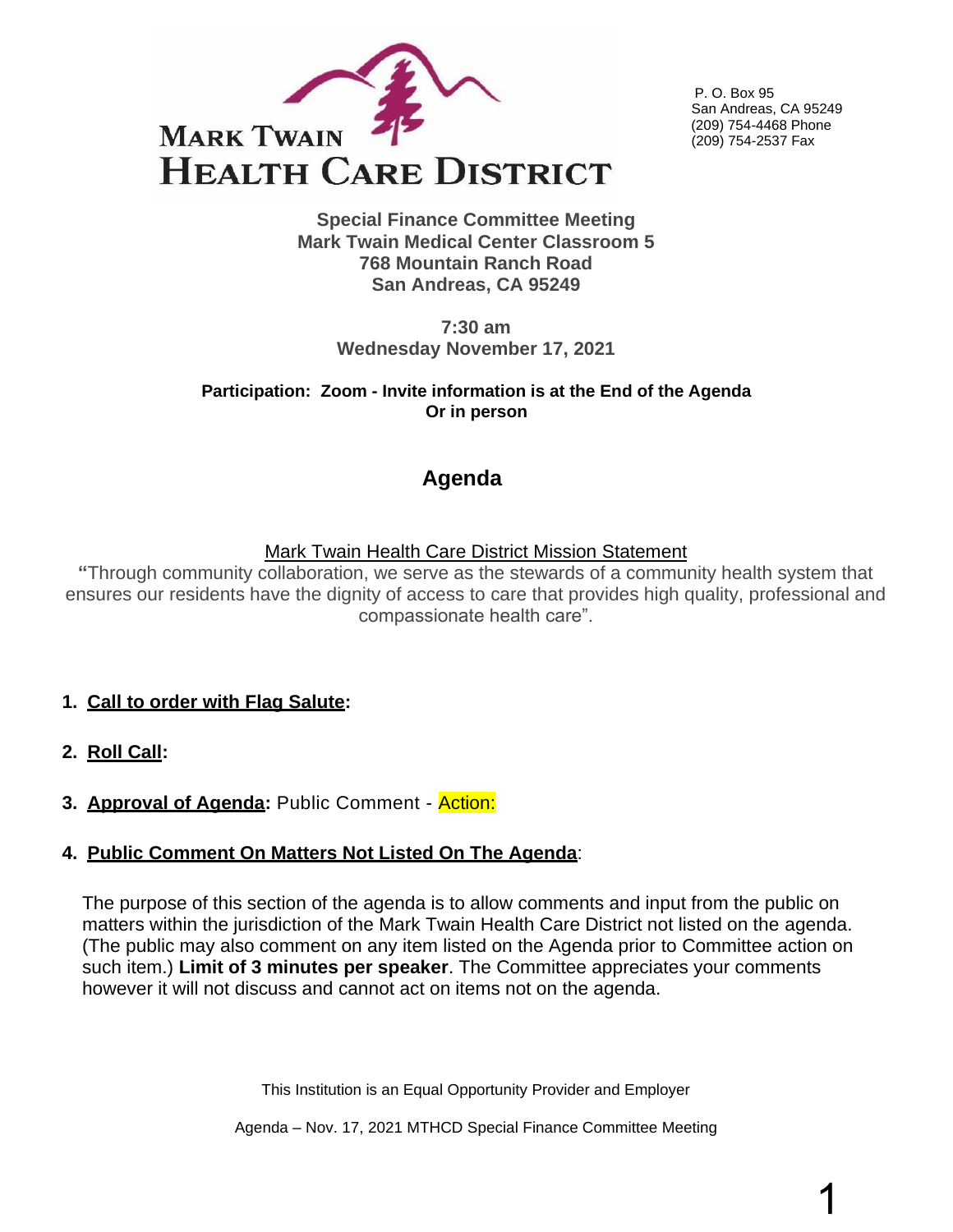## **5. Consent Agenda:** Public Comment - Action

All Consent items are considered routine and may be approved by the Committee without any discussion by a single roll-call vote. Any Board Member or member of the public may remove any item from the Consent list. If an item is removed, it will be discussed separately following approval of the remainder of the Consent items.

#### **A. Resolution 2021 – 11:** Public Comment - Action

#### • **Authorizing Remote Teleconference Meetings of The Board of Directors for a 30-Day Period.**

#### **B. Un-Approved Minutes:**

- Special Finance Committee Meeting Minutes for October 14, 2021.
- Finance Committee Meeting Minutes for October 20, 2021.

|--|--|--|--|--|--|

- Clinic Projections:
- Recruiting Update:
- Grant Summary:
- **7. Real Estate Review:**…….……………….………………………..……….……….……….Mr. Randolph
- **8. Accountant's Report**: Public Comment Action …………….…………….….……………..Mr. Wood
	- October 2021 Financials Will Be Presented to The Committee:
	- Annual Audit July 1, 2020 June 30, 2021 Update:
- **9. Treasurer's Report:**…………………………………..……………………..…………..……….Ms. Hack

#### **10. Comments and Future Agenda Items**:

#### **11. Next Meeting:**

• Wed. January 19, 2022 at 9am.

#### **12. Adjournment:** - Action

This Institution is an Equal Opportunity Provider and Employer

Agenda – Nov. 17, 2021 MTHCD Special Finance Committee Meeting